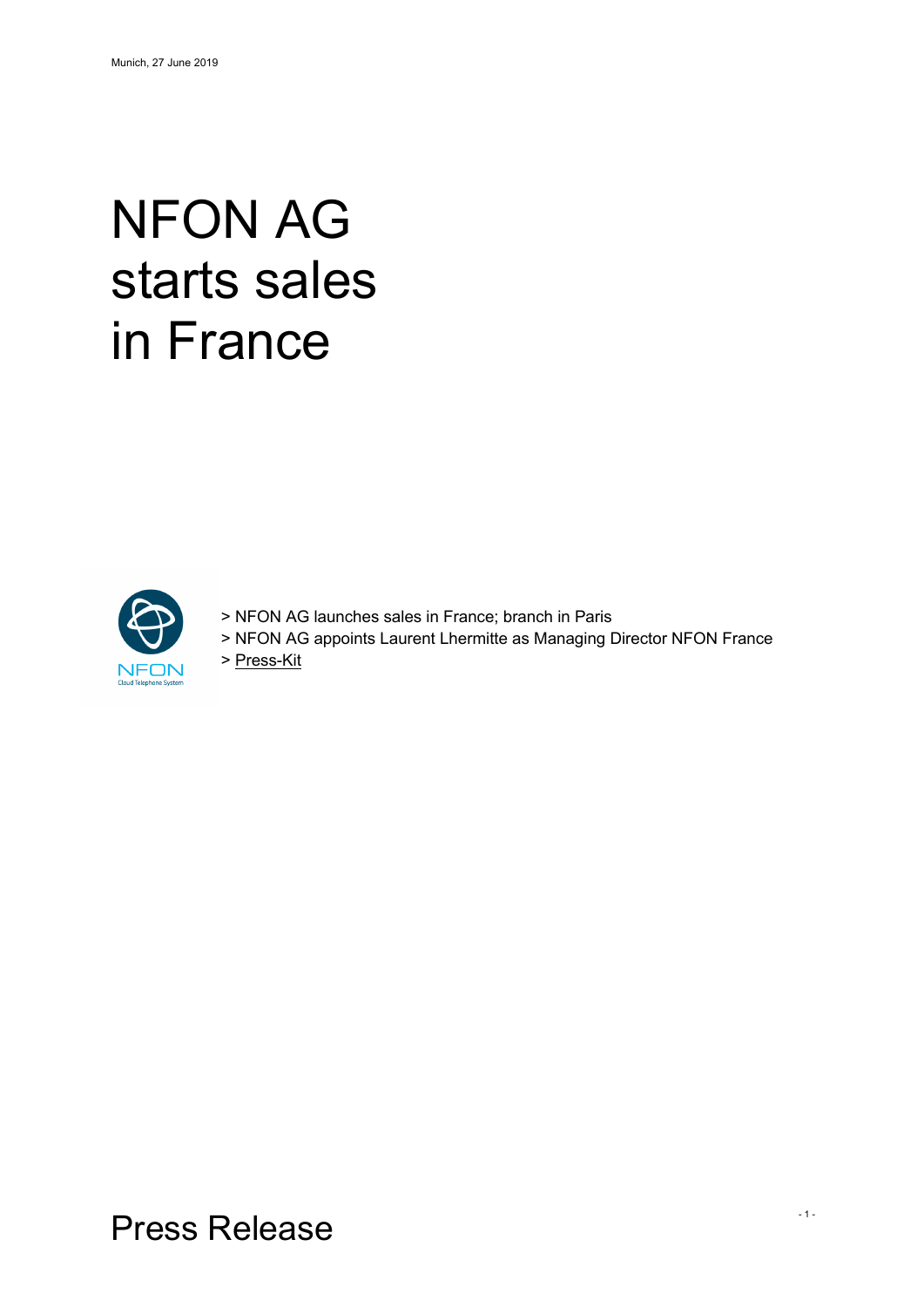## Paris as new business location

NFON AG, the only pan-European Cloud PBX provider, today announces the launch of its sales activities in France. As planned, NFON AG is thus opening a branch in another European country with its own subsidiary, NFON France – based in Paris. France is the 15th country in which the NFON Group is active. "*With this year's opening of our location in France, we are not only fulfilling a stock market promise, but are also entering one of the most important key markets for cloud telephony*," explains Hans Szymanski, Chief Executive Officer and Chief Financial Officer of NFON AG. "*With around 27 million\* employees, France is one of the founders of an impressive digitization offensive in Europe, alongside the United Kingdom, Spain, Italy and Germany, for example. Transformation processes and their possibilities are taken seriously here and form the basis for an enormous growth potential for telephony solutions from the cloud*".

## Freedom in business communication

The market for telephone systems from the cloud is growing steadily. From 2017 to 2022, cloud extensions will increase from 13 million to 26 million in Europe - the market share in France alone will increase from currently eight to 12 percent by 2020.\* "*France is a country with a strong cloud affinity and offers plenty of room for growth*," says Laurent Lhermitte, Managing Director of NFON France. "*The spread of modern cloud solutions is progressing. With our core product Cloudya, the telephone system from the cloud, and our premium solutions such as Ncontactcenter, Nhospitality and Neorecording, we are entering this key market at absolutely the right time. After all, it's all about freedom of business communication: simplicity, independence and reliability are the top priorities. That's the future of telephony, that's our offer for France*." And Laurent Lhermitte knows this market exactly: In the course of his career, the sales specialist has held responsible positions as an experienced manager in the French telecommunications market: Among others at Completel, QuesCom and iQsim. "*Laurent is the proven channel professional in France. Together with him and his team, NFON France will contribute to the European success story of the NFON Group as a disruptive and dynamic player in France*," César Flores Rodríguez, Chief Sales Officer of NFON AG.

# In the fast lane

Since its foundation in 2007, NFON AG has been continuously growing. The IPO in 2018 (Frankfurt Stock Exchange, Prime Standard) was an important step for NFON's expansion plans. With the launch of the new core product Cloudya, the takeover of Deutsche Telefon Standard AG at the beginning of the year and the opening in Italy, the corporate strategy is consistently continued: Growth! Hans Szymanski: "Already in the first half of the year we are proving a high number of successful companies. Now we will intensify business in the existing key countries with a clear focus on becoming number 1 in Europe".

\*(approx. 18 million in small and medium-sized enterprises and 9 million in large enterprises at 16 million desk phones / Own market model, based on Cavell/MZA)

# Press Release - 2 -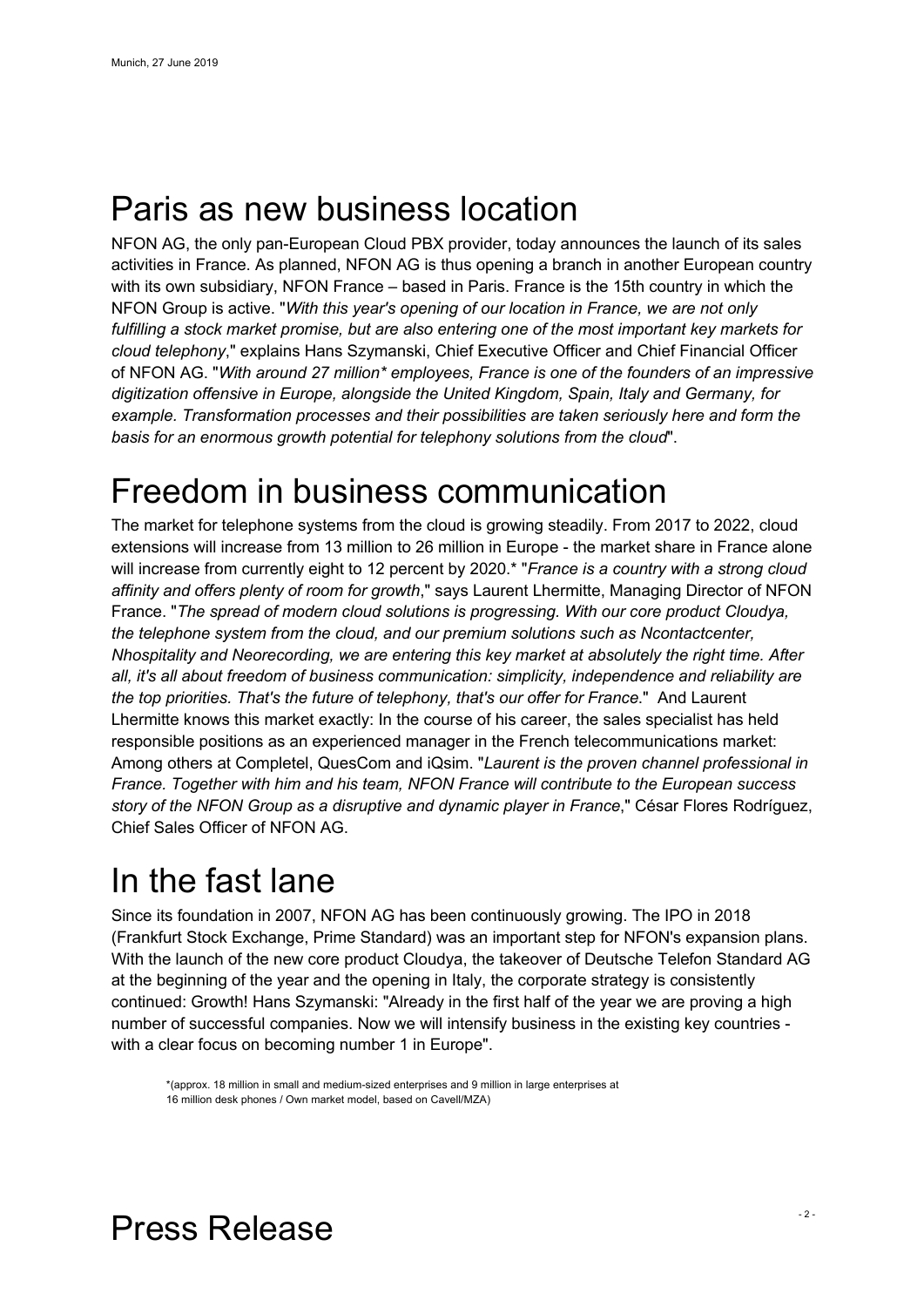# About NFON AG

Headquartered in Munich, NFON AG is the only pan-European cloud PBX provider – counting more than 30,000 companies across 15 European countries as customers. With Cloudya, NFON offers an easy-to-use, independent and reliable solution for advanced cloud business communications. Further premium and industry solutions complete the portfolio in the field of cloud communications. With our intuitive communications solutions, we enable European companies to improve their work a little, every single day. NFON is the new freedom in business communication. http://www.nfon.com/

#### Press-Kit

Laurent Lhermitte, Managing Director, NFON France; Hans Szymanski, Chief Executive Officer and Chief Financial Officer, NFON AG; César Flores Rodríguez, Chief Sales Officer, NFON AG

# Contact for media

Please pick up your PR contact. Thank you.

Headquarter NFON AG **Thorsten Wehner** Vice President Public Relations +49 89 45 300 121 thorsten.wehner@nfon.com

France Yucatan **Elisa Lesieur** +331 53 63 27 21 nfon@yucatan.fr

Österreich PRofessional Ulrich Taller +43 1 524 97 07-0 nfon-pr@professional.at

Italia **BPRESS** Cristiana Rovelli +39 02 72 585 304 nfon@bpress.com

United Kingdom Jones Consulting (UK) Ltd **Claire Jones** +44 7826 528900 claire.jones@jonesconsulting.co.uk

España LF Channel Estela Cayón +34 91 521 51 92 nfon@lfchannel.com

Nederland Axicom Marcus Birke +31 20 754 698 1 marcus.birke@axicom.com

**Deutschland** 100zehn GmbH Timm Caspari +49 89 55 27 06 20 nfon@100zehn.de

# Press Release - 3 -